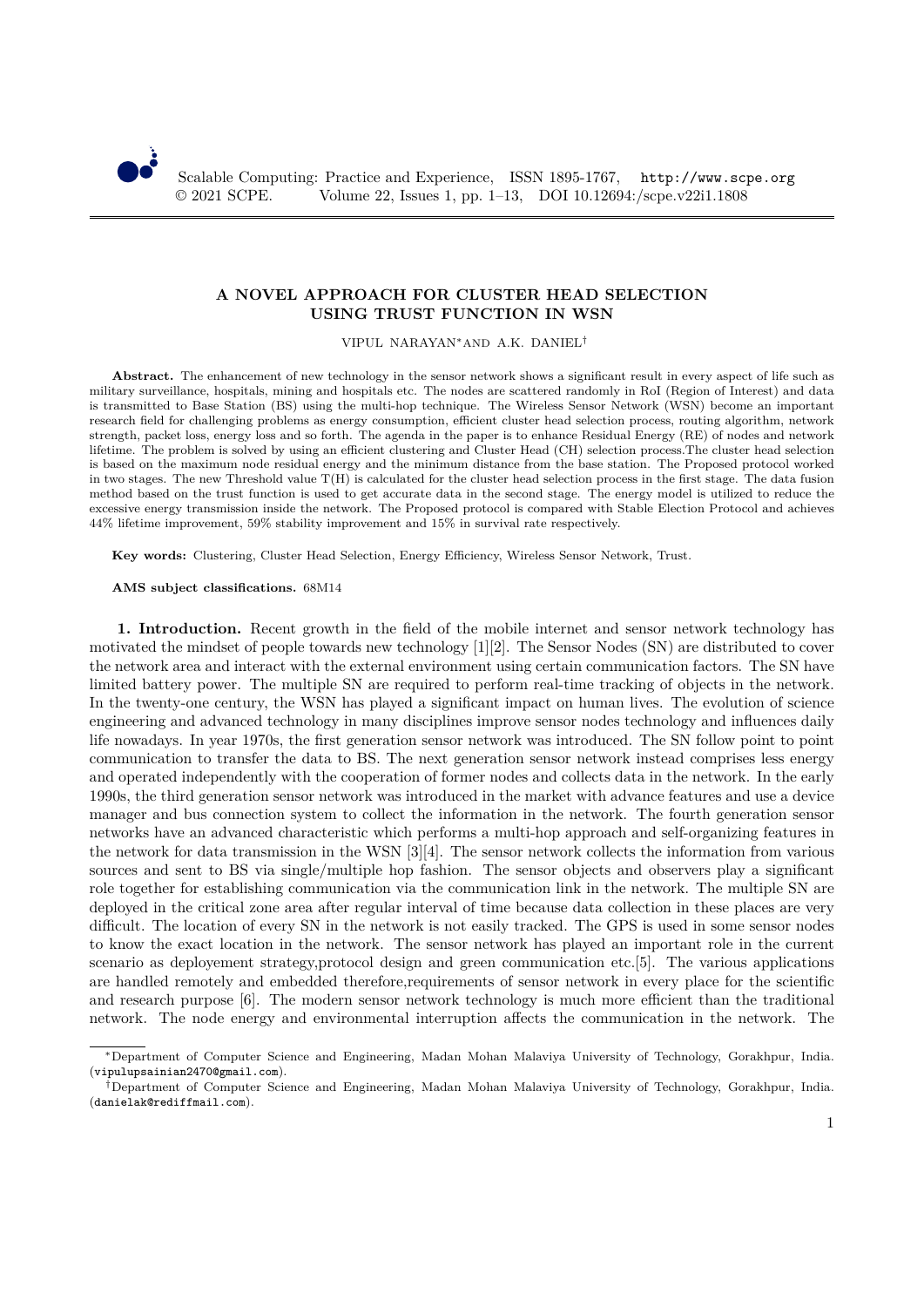effective route optimization technique and utilization of resources in the network solve the problem which maximizes bandwidth utilization and maintain QoS in the WSN. The nodes are placed at static location in the hazardous region and sometimes unable to cover the network area due to several obstructions. The problem is solved by using energy efficient-coverage protocol and improves network lifetime. The RSSI is used to determine the current power of the signal. The complete coverage and optimum utilization of energy while transmitting the data in in the network become important research in the present scenario [7][8]. There are two types of transmission in the sensor network. The first is the actual transmission and another is the data fusion rate. In actual transmission the data is lost due to environment factors and data corruption. The data fusion rate helps in node computing, storage computing and reduce the consumption of energy inside the WSN. The nodes are randomly distributed in network and every time long distance node use more RE compared to shortest distance.

The paper proposed a protocol that uses new Threshold value for advanced nodes and normal nodes to prevent randonmness in the selection process of CH. The new Threshold value consits of weighted energy and distance ratio to prevent CH(s) and low node failure. The data fusion method based on trust function to get accurate data and energy model are utilized to reduce the energy transmission in the WSN.

The remaining section is defined as follows. The Design issues and Related work are discussed in section 2. The LEACH protocol in section 3. The Proposed Protocol is presented in section 4. The Experimental results are performed and contrasted with SEP in section 5. Conclusion and future work describe in section 6.

**2. Design Issues and Related Work.** The important task in the sensor network is to enhance the RE of the SN and WSN life by using optimum energy conservation techniques. The WSN area is partitioned into the number of regions by using longitudinal distance to the BS. In [9] the regions constitute CH for transmitting data to BS via the multihop scheme. In [10] performed static clustering to reduce the overhead in the system. The node having maximum RE is used for the selection of CH in the WSN. The increased number of CH(s) in the region enhanced the RE of SN and lifetime of system [11]. In [12] proposed LEACH protocol and performed static clustering for the CH selection by utilizing maximum RE of SN and minimum distance from BS as parameter in the network. In [13] proposed a minimum spanning tree algorithm for the selection of CH and transmission of data to BS using a single-hop scheme in the network. In [14] introduced the LEACH protocol for an efficient cluster head selection process and used K means clustering method for proficient utilization of clusters node inside the network and improved the performance of the WSN. In [15] proposed a clustering technique for the organization of SN and efficient routing scheme for transmission of data to BS. The WSN is partitioned into different regions and CH is based on the SN having maximum RE and minimum distance from BS which enhances the network lifetime. In [16]used distance,energy and node density as a parameter to increase the lifespan of WSN. In [17] energy problem in LEACH protocol is solved by adjusting the CH formula bassed on distance and energy as important parameters in the network. In [18] used radius and weight function to elect candidate CH in the network area and transmission of data to BS via a multi-hop approach which minimizes the energy consumption in the network. In [19] introduced the K- Medoids algorithm for the selection of clusters inside the network which enhanced the lifespan of the WSN. In [20] introduced a new methodology that uses the fusion method based on the principle of ingredient analysis algorithms to minimize the energy issue in the network. In [21] authors said that unequal nodes energy consumption and CH selection process is randomly performed in the network. The problem is solved by an efficient CH selection process which enhanced the node's RE and the lifetime of the WSN. In [19] proposed a protocol in which WSN is partitioned into equal size regions and static clustering scheme is used to avoid the overhead problem and multi-hop scheme for transfer the data to the BS. In [22] proposed a protocol in which the CH and non-CH are selected according to the RE of SN. The maximum value is chosen as CH among them which reduced the consumption of energy inside the network and improve system performance. The CH selection in the LEACH protocol is not appropriate so causes various problems.

In [23] introduced trust model for secure data transmission and minimize various issues in the network. In [24] the trust model is used to secure various layers of communication in the network. In [25] proposed data fusion process relying on the degree of trust to enhanced the system performance. In [26] proposed the data fusion method based on multivariate streams of data to detect and avoid outliers in the system. In [27] proposed a Trust-Distrust protocol and use four stages as topology management, linq quality appraisal, grading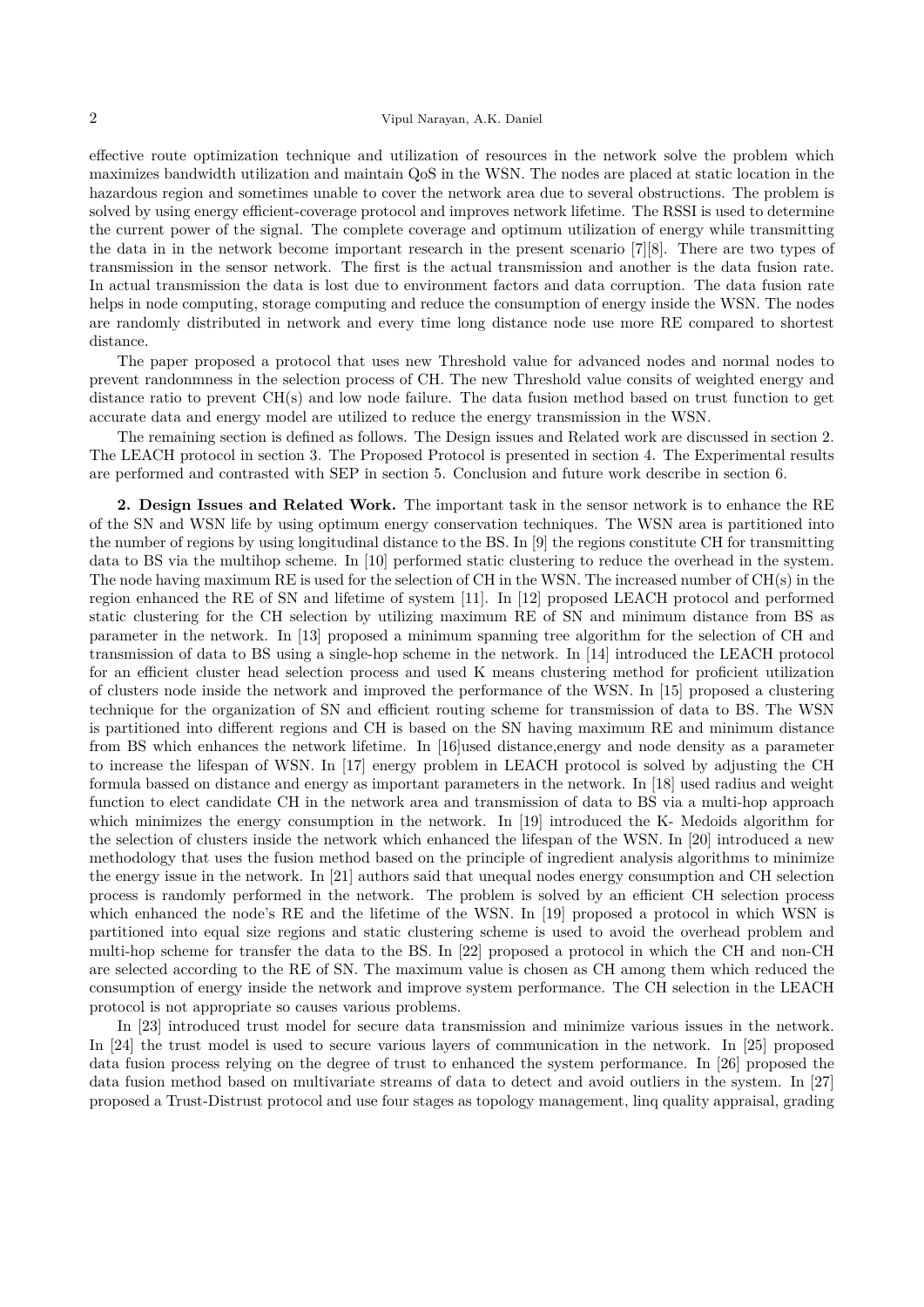and secure data transmission based on grade points in the network for data routing to the BS. In [28] achieved secure communication based on trust function and energy efficient clustering algorithm in the network. In [29] proposed a protocol for the selection of CH based on trust function. The data fusion and trust function is utilized to avoid unnecessary transmission and achieve a higher packet delivery ratio in the system.

**3. Low Energy Adaptive Cluster Hierarchy (LEACH).** The LEACH is the first clustering protocol.The selection of CH in the protocol is performed randomly and average energy is distributed among all nodes to avoid energy issues and network survival period. In the protocol different clusters are formed and among them, one is elected as CH. The rest non-CH(s) nodes sent data to each respective CH(s) to avoid the redundancy problem occurred in the data. The CH(s) aggregate the data and sent it to BS. The non-CH(s) have the cluster header information and a small routing table is maintained by the CHs [22]. The unnecessary consumption inside the network is avoided by using a routing table in the protocol. The protocol has many advantages as well as disadvantages too. In LEACH protocol when cluster formation takes place, the energy is optimized in the stabilization phase. The random numbers are allocated as 0 and 1 to every SN and when the resulting number is greater compared to the threshold set  $T(n)$  will be chosen as CH for that round. The clustering process has two phases known as the establishing phase and stabilization phase. The formation of clusters takes place and message-id is broadcast in the network using signal strength and with the help of non-CH(s) nodes in the network. The CH(s) request all messages and the routing table is maintained and follow the TDMA schedule for all clusters. The data aggregation is performed on the basis of the routing table and finally, the data is sent to BS [30][31].

**4. Proposed Model.** The SEP protocol was introduced to minimize energy issues in the network [32][33]. The SEP protocol uses weighted probability for CH election in normal as well as advance nodes. The SEP protocol does not ensure whether the nodes are effectively deployed or not in the network.

This paper proposes a new protocol in which WSN is partitioned into regions and contains two different SN. The nodes for high energy are known as advanced nodes and for low energy nodes called normal nodes. The proposed protocol is executed in two phases. In the first phase, distribution of SN and new Threshold value for cluster head selection in the WSN. In the next phase the accuracy of data is preserved by utilizing the data fusion method based on trust function to obtained accurate data. The energy model is used to reduce the unnecessary energy transmission in the WSN. The proposed protocol uses new a cluster head selection mechanism which avoids randomness for CH selection process. The selection of CH(s) is performed by using maximum RE of SN and minimum BS distance. The new  $T(H)$  consists of distance ratio and weighted energy which avoids energy failure problems in the CH(s) and low node energy problem. Through this way, it enhances the CH(s) nodes RE. The CH(s) wait for the completion of the data communication task of their cluster nodes. The proposed protocol reduces the energy consumption in WSN and improves the system performance.

**4.1. Network Assumptions for Designing the Proposed Protocol.** The following presumptions are considered for designing the proposed protocol.

- The SN are scattered in a random fashion in the RoI.
- The BS has a continuous power supply and the SN are deterministic in nature.
- The RSSI Plays a major role in the distance estimation between two nodes.
- The battery is not rechargeable.

**4.2. Energy Model.** The Energy model for the proposed protocol shown in the Fig 4.1. For communicating c bits over distance d, the transmission energy  $(T_E)$  is required as follows [16]:

$$
T_E = \begin{cases} c \times E_{elec} + c \times E_{fs} \times d^2, & \text{if } d < d_0 \\ c \times E_{elec} + c \times E_{mp} \times d^4, & \text{else} \end{cases} \tag{4.1}
$$

where,  $E_{elec}$  Electrical energy ( $E_{elec}$  required for the conversion of 1 bit of data to signal),  $E_{fs}$  Power amount for free space,  $E_{mp}$  Power amount for multipath models.

$$
d_0 = \sqrt{\frac{E_{fs}}{E_{mp}}} \tag{4.2}
$$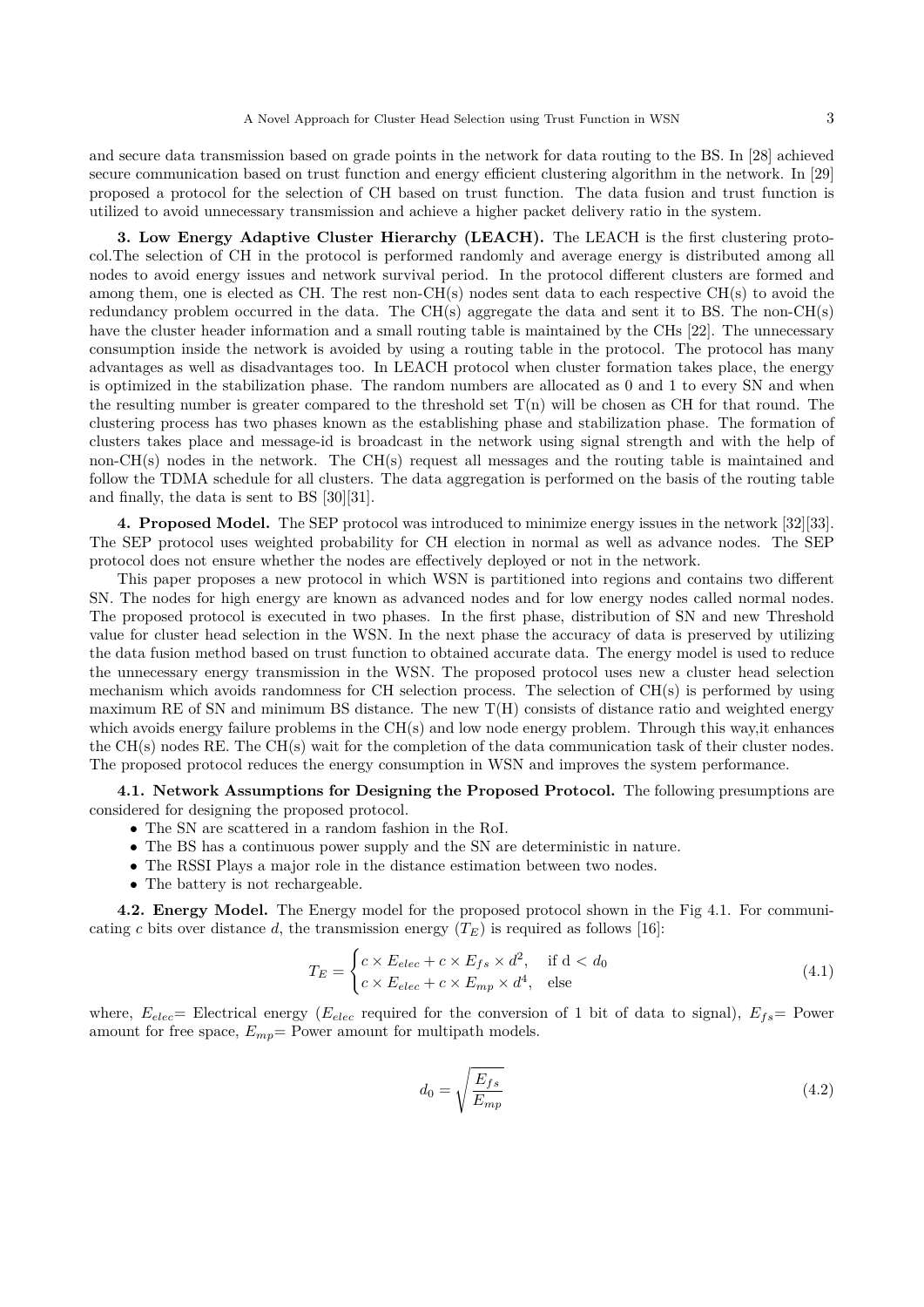

Fig. 4.1: Energy Model

The energy required for receiving  $c$  bits is as follows:

$$
E_{RX} = c \times E_{elec} \tag{4.3}
$$

The energy required by the Cluster Member( $CM_E$ ) for communicating c bits is as follows:

$$
CM_E = c \times E_{elec} + c \times E_{fs} \times d_{CH}
$$
\n
$$
(4.4)
$$

where  $d_{CH}$ = distance to CH.

The energy required by the CH  $(CH_E)$  is calculated as follows:

$$
CH_E = c \times m(E_{elec} + E_{fs} \times d_B + E_{DA})
$$
\n
$$
(4.5)
$$

where m =count of cluster member's,  $d_B$ = distance from Base Station,  $E_{DA}$  = Aggregation Energy.

**4.3. Trust Function.** Let us assume that the set of SN as  $S = s_1, s_2, ..., s_n$  is covering the entire network area. The  $d_i$  and  $d_j$  is the data collected by the sensor node  $s_i$  and  $s_j$  at same moment. If the accuracy of sensor data  $d_i$  is higher, than the trust degree of  $d_i$  is greater than the rest of the sensor data. When data  $d_i$  is trusted by  $d_j$ , than  $d_i$  covers all the possible degree for sensor data. Thus the trust degree function is represented as [25]:

$$
t_{ij} = f(|(d_i - d_j)|) \tag{4.6}
$$

where  $t_{ij} = f((d_i - d_j)) \in [0,1]$  and  $i, j = 1, 2, \ldots, n$ . Based on the trust function  $t_{ij}$ , the trust matrix corresponding to n number of sensor nodes computes all same parameters used at the same time as follow:

$$
T = \begin{bmatrix} t_{11} & \cdots & t_{1n} \\ \vdots & \ddots & \vdots \\ t_{n1} & \cdots & t_{nn} \end{bmatrix}
$$
 (4.7)

The weight of data  $(d_i)$  collected from the sensor node  $(s_i)$  is  $b_i$ . In the matrix T,  $t_{ij}$  represents the trust degree of  $d_i$  to  $d_j$ , but does not show the trust degree of all data with respect to  $d_i$ . The actual value of  $d_i$ is reflected by  $t_{i1}, t_{i2}, \ldots, t_{in}$ . Therefore, weight matrix B combine all the actual value of T with a set of the non-negative matrix A with values  $a_1, a_2, \ldots, a_n$ .

$$
\begin{bmatrix} b_1 \\ b_2 \\ \vdots \\ b_n \end{bmatrix} = T \begin{bmatrix} a_1 \\ a_2 \\ \vdots \\ a_n \end{bmatrix}
$$
 (4.8)

$$
b_i = a_1 t_{i1} + a_2 t_{i2} + \ldots + a_n t_{in}
$$
\n
$$
(4.9)
$$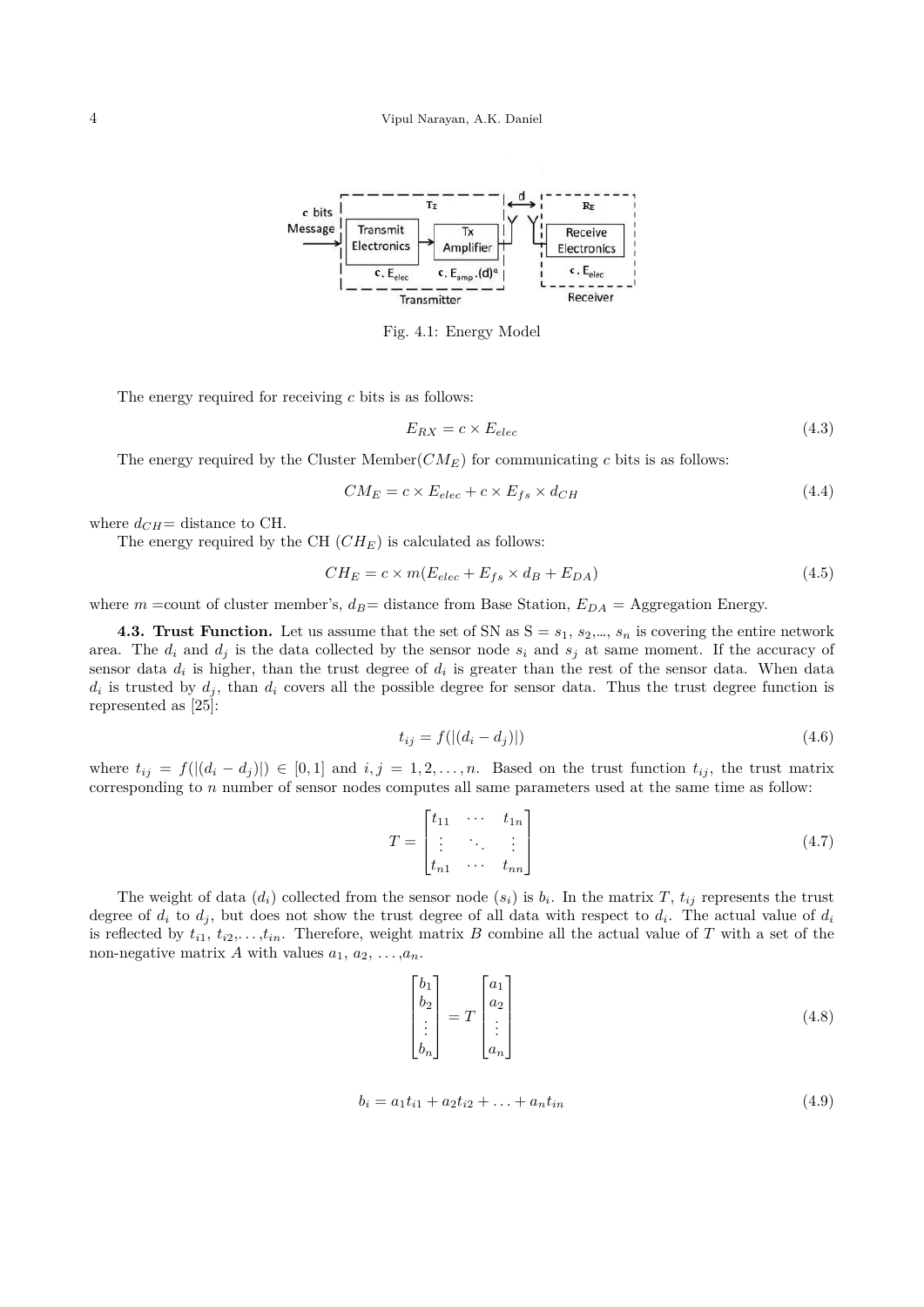A Novel Approach for Cluster Head Selection using Trust Function in WSN 5

$$
b_i = \sum_{j=1}^{n} a_j t_{ij}
$$
\n(4.10)

The matrix B and A are scalar multiples, if  $B = TA = \lambda A$ . Here,  $\lambda$  is the Eigenvalue for the corresponding eigenvector A. Thus the degree of trust is measured as:

$$
\frac{b_i}{b_j} = \frac{a_i}{a_j}, i, j = 1, 2, \dots, n
$$
\n(4.11)

The normalized  $b_i$  is:

$$
b_i = \frac{a_i}{a_1 + a_2 + \ldots + a_n} \tag{4.12}
$$

The data fusion is the process to collects data from multiple sources and gives meaningful information that is not performed by any single sensor node. The objective of data fusion is to enhance the QoS and achieves reliable and accurate data transmission in the RoI. The data fusion process also minimized data redundancy problems and minimized the energy conniption in the WSN. The data fusion expression is:

$$
D_F = \sum_{i=1}^{n} b_i d_i \tag{4.13}
$$

From equation 4.13 data fusion is also expressed as:

$$
D_F = \frac{\sum_{i=1}^{n} a_i d_i}{a_1 + a_2 + \dots + a_n} \tag{4.14}
$$

**4.4. Cluster Head Selection Phase.** The CH are selected by using maximum nodes RE and minimum distance from BS.The nodes are categorized into two parts.The first is normal nodes and the second is advanced nodes.

$$
N_P = \frac{P}{1 + N_n N_a} \tag{4.15}
$$

$$
A_P = \frac{P}{1 + N_n N_a} (1 + N_n) \tag{4.16}
$$

where,  $N_P$  =Selection probability of normal node as CH,  $A_P$  = Selection probability of advanced node as CH,  $N_a$  = Advanced Node percentage,  $N_n$  = Amount of energy higher than the normal node.

The threshold is calculated as shown below:

$$
T(H) = \begin{cases} \frac{P}{1 - P \times (r \mod \frac{1}{P})}, & \text{if } n \in G \\ 0, & \text{otherwise} \end{cases}
$$
 (4.17)

where  $T(H)$  =Threshold Value, r =current number of round, P =The desired percentage of a node to be CH.

The new  $T(H)$  is calculated by modifying in equation 4.17. The weighted energy  $(E)$  and distance ratio  $(D)$  are calculated as follow:

$$
E = (RE_{current} - (E_a + E_t + E_r))
$$
\n
$$
(4.18)
$$

$$
D = \frac{D_{BS}}{D_L} \tag{4.19}
$$

where  $RE_{current}$  is current Residual Energy,  $E_a$  is Aggregation Energy,  $E_t$  is Transmission Energy,  $E_r$  is Reception Energy and  $D_{BS}$  is the distance from the BS,  $D_L$  is the longest distance from BS. The new  $T(H)$  is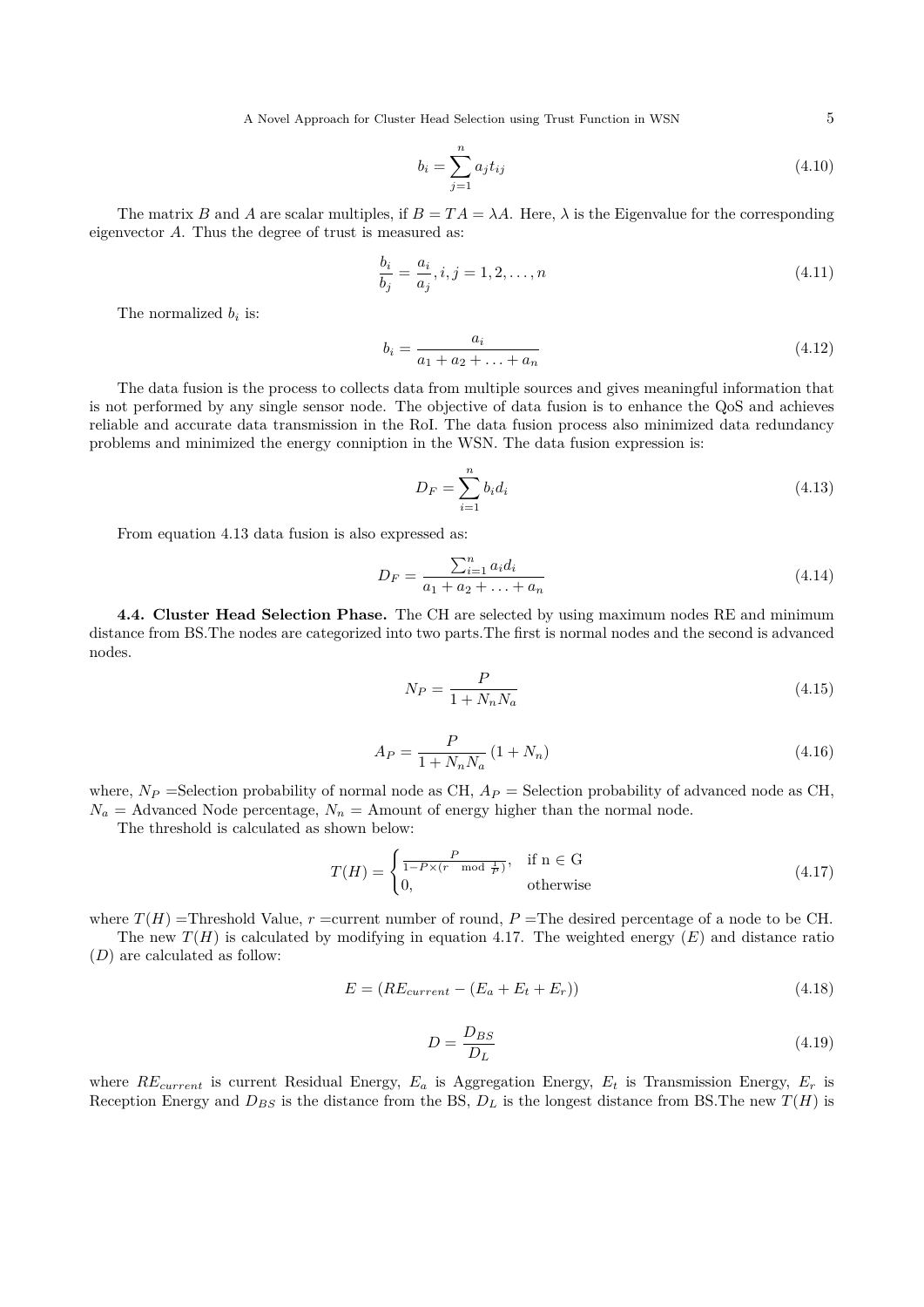## 6 Vipul Narayan, A.K. Daniel

used to avoid the low energy problem and improves CH survival rate. By utilizing equation 4.15, 4.16, 4.17, 4.18, 4.19 simultaneously improves in distribution of Normal and Advanced nodes. The new  $T(H)$  for Normal and Advanced nodes are given in equation 4.20 and 4.21 below.

$$
T(H) = \begin{cases} \frac{N_{PX}}{1 - N_P \times (r \mod \frac{1}{N_P})} (a \times E + b \times D), & \text{if } n \in G \\ 0, & \text{otherwise} \end{cases}
$$
(4.20)

$$
T(H) = \begin{cases} \frac{A_{PX}}{1 - A_P \times (r \mod \frac{1}{A_P})} (a \times E + b \times D), & \text{if } n \in \mathcal{G} \\ 0, & \text{otherwise} \end{cases}
$$
(4.21)

where  $N_{PX}$  represents  $N_P$  with weight parameter X,  $A_{PX}$  represents  $A_P$  with weight parameter X, and a, b are the coefficient i.e.  $a \in [0,1], b \in [0,1]$  and  $a + b = 1$ .

Equation 4.20 and 4.21 improves energy consumption in the WSN. The long-distance nodes consume much more energy compares to short distance nodes. Therefore by using new  $T(H)$  for normal and advanced nodes improves the distribution of SN and enhanced the node RE in the WSN.

**4.5. Proposed Protocol.** The flow chart for the Proposed protocol is shown in Fig 4.2.

The network consist of advanced nodes and normal nodes. The new threshold value minimizes the randomness in the CH selection process. The data fusion rate is used to get accurate data using trust function. The energy model are used to avoid unnecessary energy transmission in the network.

**Algorithm 1:** The Data Prediction Phase

**Initialization:**  $H_E$  = Node High Energy, H = Transformed High Energy, L = Transformed Low Energy,  $CH = Cluster Head, BS = Base Station;$  $Node_i \leftarrow \text{rand}(0,1)$ ; **if**  $Node_i > H_E$  **then** Set  $H_Node_i \leftarrow$  High Energy Node; **else** Set  $L_Node_i \leftarrow Low Energy Node;$ Calculate energy radio weight ; Calculate distance parameters ; Transform  $H_Node_i \leftarrow H$ ; Transform  $L_Nodei \leftarrow L$ ; **if**  $((H < T(H) \& H \& L < T(H))$  then  $Broadcast \leftarrow CH message;$ Nodes receive  $\leftarrow$  message; **else** Non\_CH nodes ← wait till message broadcast; Nodes receive information intensity ; Nodes receive message to join CH ; CH receive request message ; CH set TDMA schedule ; Broadcast TDMA schedule ; CH receive data ; CH Fused data ; CH send data to BS ;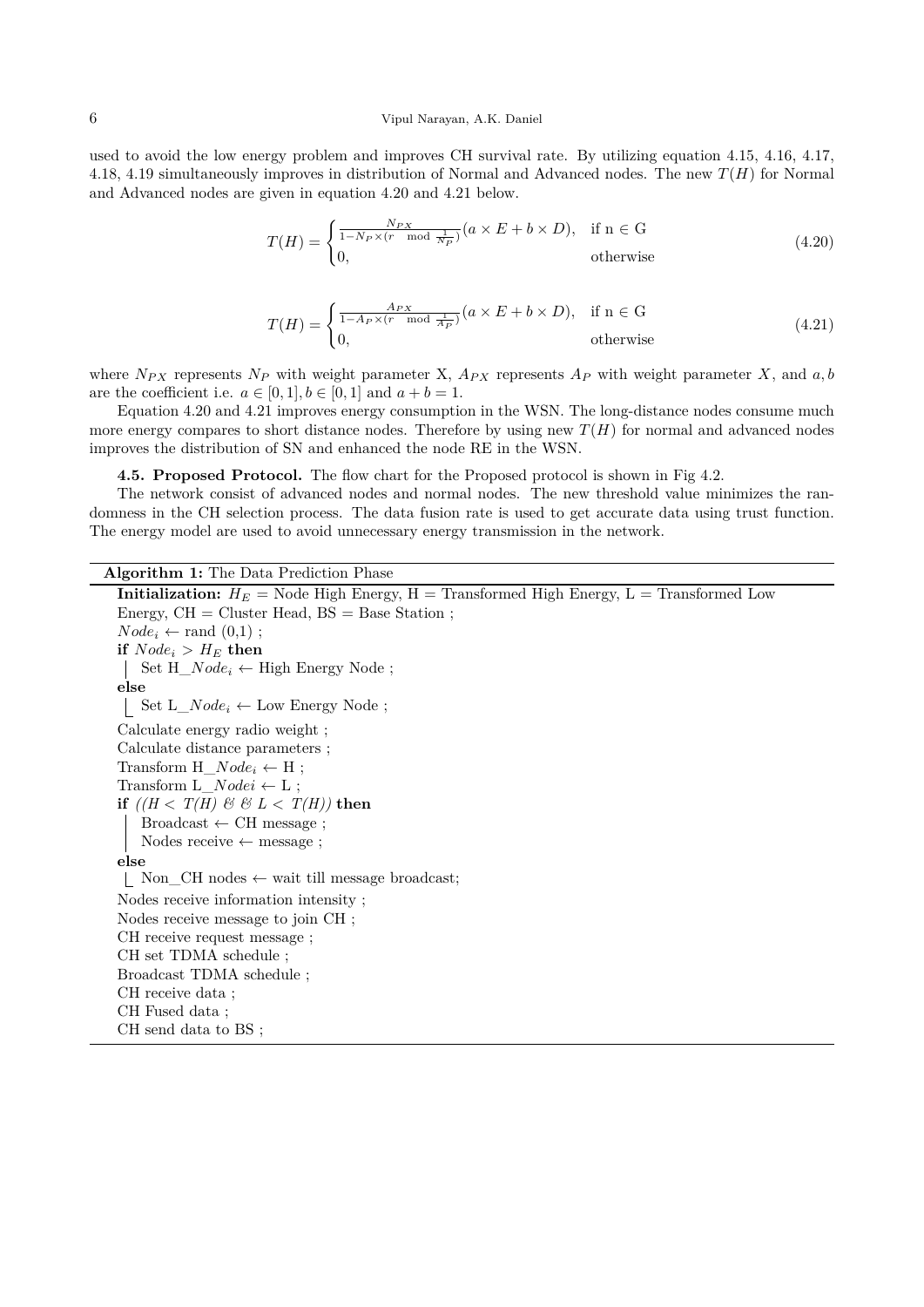

Fig. 4.2: Flow Chart of Proposed Protocol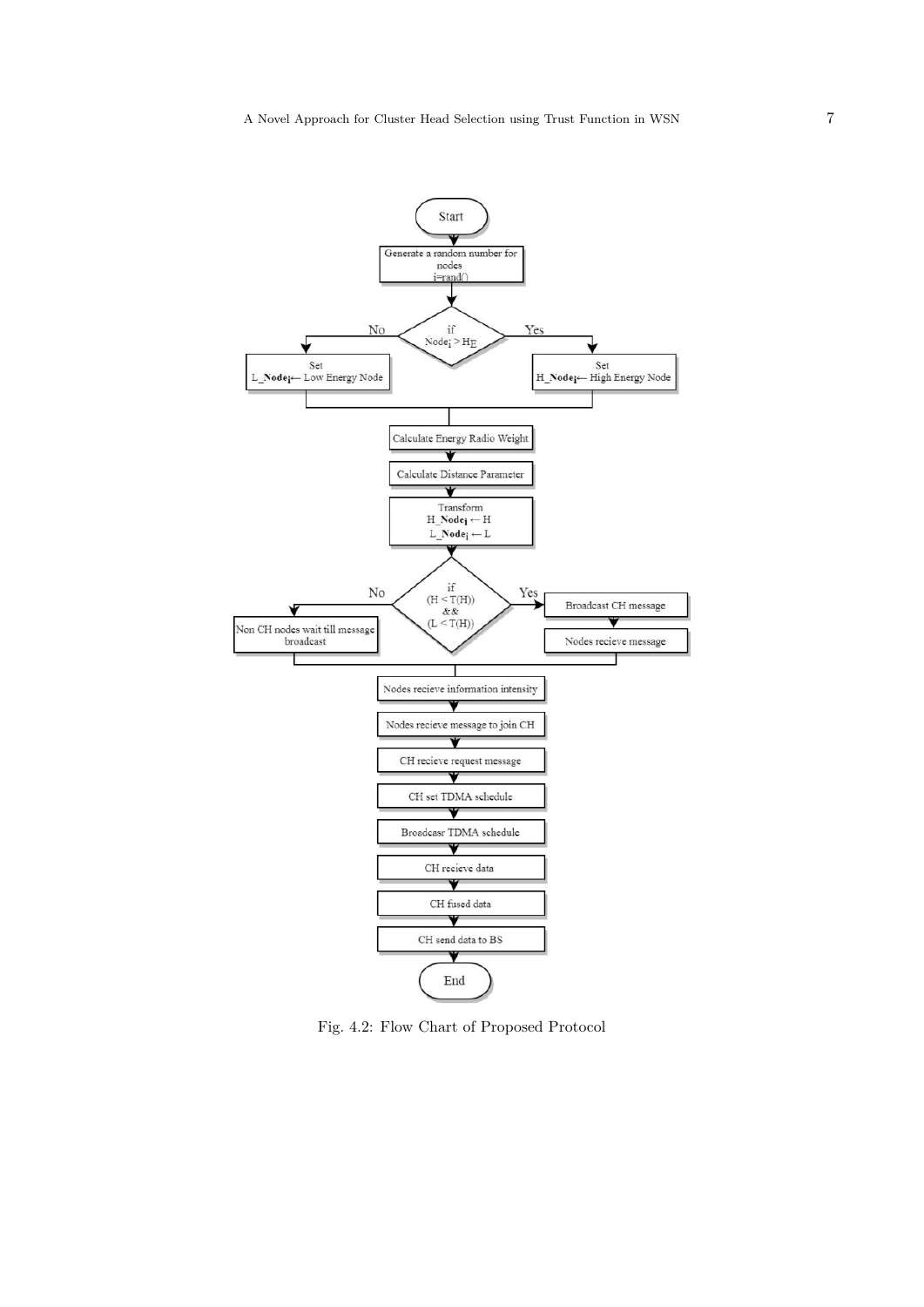Table 5.1: Parameter for Simulation

| Parameters Used | <b>Values</b>                |
|-----------------|------------------------------|
| Nodes(N)        | 150                          |
| Network Area    | (150, 150)                   |
| Position of BS  | (150, 75)                    |
| $E_{fs}$        | 10 pJ/bit/ $m^2$             |
| $E_{mp}$        | 0.0013 pJ/bit/ $m^4$         |
| $(E_0)$         | $0.5$ J                      |
| $(E_{RX})$      | $50 \mathrm{nJ/bit}$         |
| $(E_{DA})$      | $5 \n\mathrm{nJ/bit/signal}$ |



Fig. 5.1: The deployment of Normal Nodes and Advanced Nodes

**5. Simulation Results And Execution Assessments.** The simulation is performed in Matlab 2017a. The RoI is (150  $\times$  150)  $m^2$  area and the distribution of nodes are deterministic in the area. The probability of CH selection is 10%. The proposed protocol is compared with the SEP based on simulation parameter [34] as shown in Table 5.1.

The initial network deployment is as shown in the Figure 5.1.

In the Figure 5.1 the blue color represents the advanced nodes and the red color represents the normal nodes. The BS is located at  $(150, 75)$  on the X axis and the Y axis respectively and represented with black color. The effectiveness of the proposed protocol is compared with respect to the SEP for alive nodes is shown in Figure 5.2, dead nodes in Figure 5.3, number of packet transmitted to BS in Figure 5.4, nodes elected as CH in Figure 5.5, percentage of energy consumed in Figure 5.6, percentage of remaining energy in Figure 5.7 and survival rate percentage in Figure 5.8 respectively.

The results in Figure 5.2 shown that the proposed protocol has 29 alive nodes after the first iteration which is better than SEP.

In the Figure 5.3 shown the proposed protocol reveals better performance than SEP protocol because in the proposed protocol first node dies at 998 rounds where as in SEP protocol dies at 411 rounds.

As shown in the Figure 5.4, the packets transmitted to BS are  $1.8 \times 10^4$  for the proposed protocol while in SEP protocol the value  $1.7 \times 10^4$  has used for packet transmission.

As shown in Figure 5.5, the proposed protocol has more number of nodes as CH compares to the SEP protocol. It can be observed from the figure that the number of CH starts decreasing after 400 rounds in SEP and for the proposed protocol number of CH starts decreasing after 1000 rounds. So we can say that the stability period is higher for the proposed protocol compared with SEP.

In the Figure 5.6 shown that the energy consumption is reduced for the proposed protocol compared with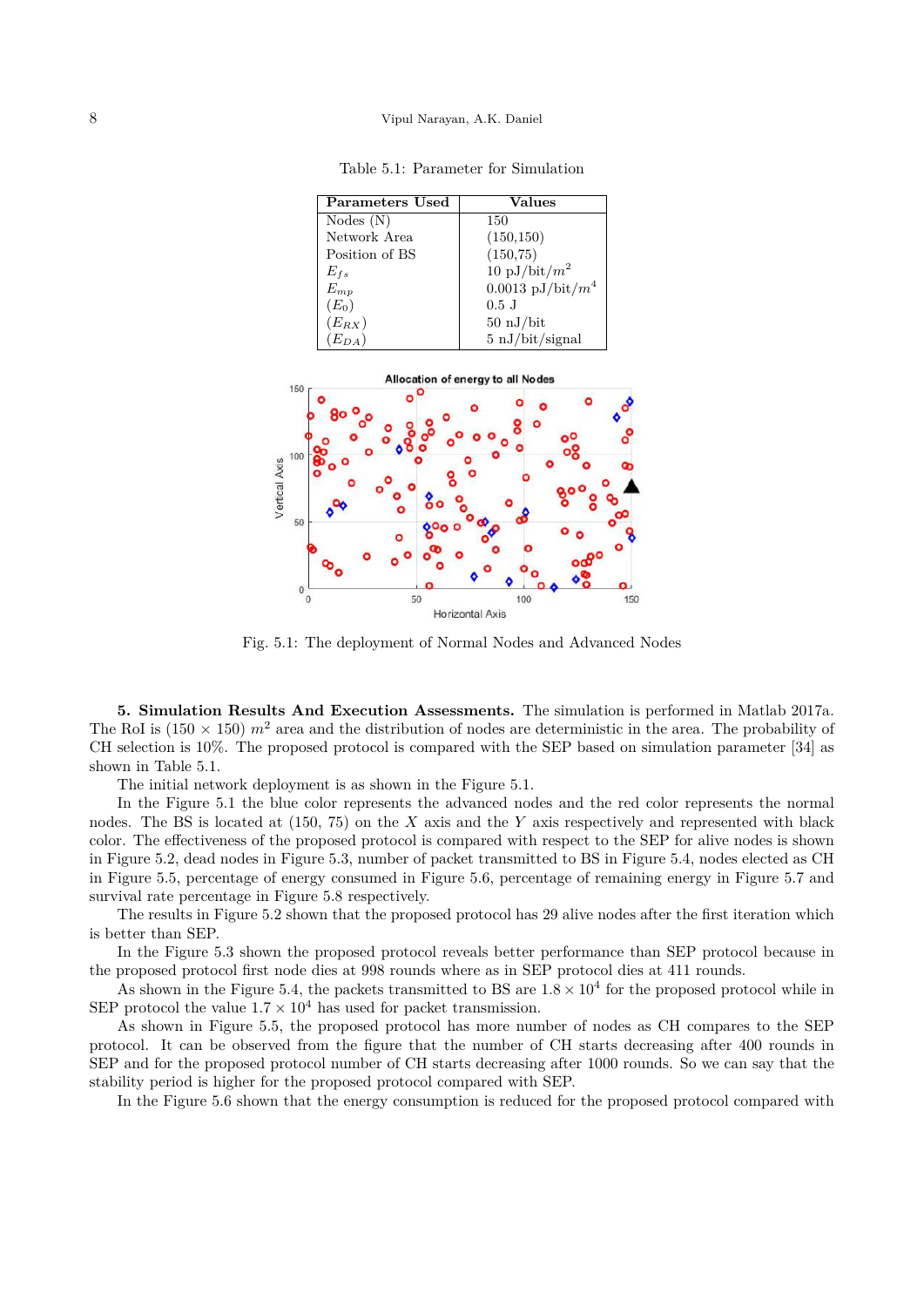

Fig. 5.2: Number of Alive Nodes







Fig. 5.4: Number of Packet Transmission to BS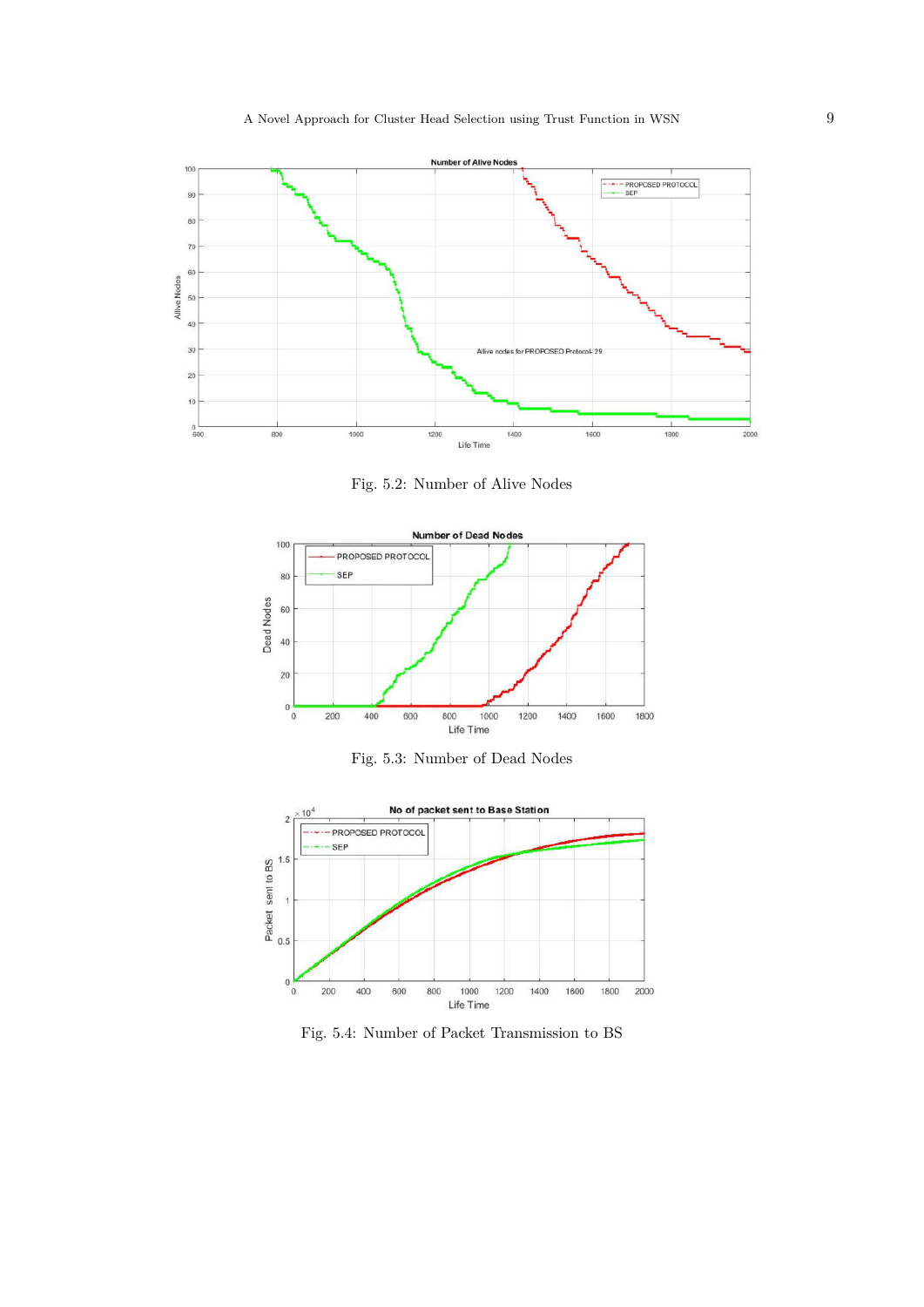10 Vipul Narayan, A.K. Daniel



Fig. 5.5: Number of Node to become CH



Fig. 5.6: The amount of energy consumption (in %)



Fig. 5.7: The remaining amount of energy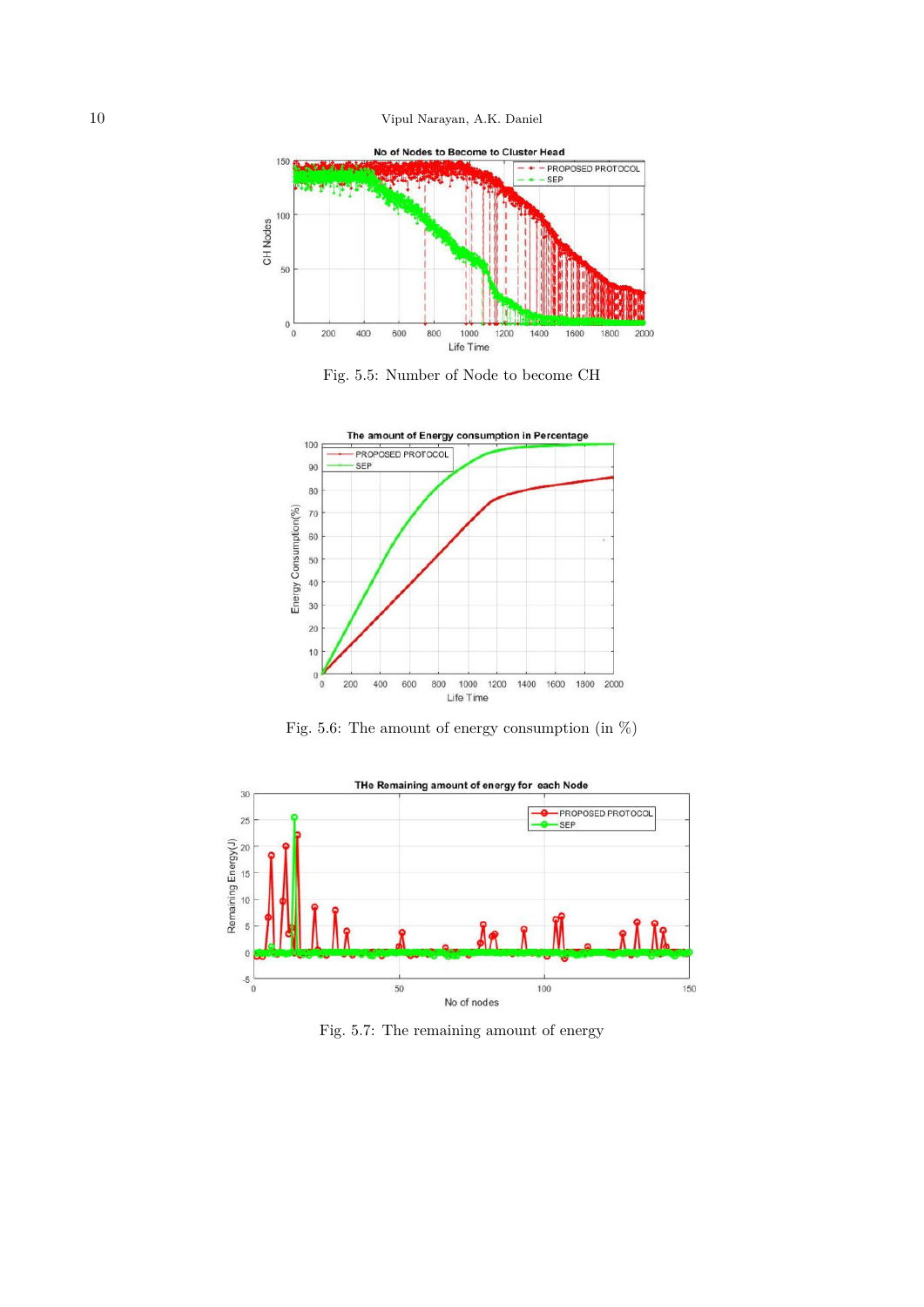A Novel Approach for Cluster Head Selection using Trust Function in WSN 11



Fig. 5.8: The Death Rate of Network

SEP protocol. It is observed that the energy consumption is around 100 % in SEP protocol for 1400 rounds whereas it is around  $80\%$  for 1400 rounds in the proposed protocol.

In the Figure 5.7 the proposed protocol has more remaining energy compare to the SEP protocol which has almost zero energy for each node.

In the Figure 5.8 the survival rate of the proposed protocol is around 15% which is significantly better in comparison with SEP.

**6. Conclusions.** The proposed protocol prevents randomness in the selection process of CH. The new Threshold value consists of weighted energy and distance ratio which prevent the energy issues inside the sensor network. The data fusion method is used in the Proposed protocol to get accurate data using the trust function and the energy model is utilized to minimize energy trnasmission within the network. The simulation results have shown a better lifetime, stability period and survival rate for the Proposed protocol compared with the SEP protocol. In the future fuzzy logic approach will be used for the CH selection process which efficiently utilized energy consumption inside the network and enhanced the system performance.

## REFERENCES

- [1] Munir, Saad Ahmed and Ren, Biao and Jiao, Weiwei and Wang, Bin and Xie, Dongliang and Ma, Jian. Mobile wireless sensor network: Architecture and enabling technologies for ubiquitous computing. *C*luster Computing, 2(3), pp. 113–120,(2007). Springer.
- [2] V. Narayan, A. Daniel, Novel protocol for detection and optimization of overlapping coverage in wireless sensor networks (2019).
- [3] Roy, Nihar Ranjan and Chandra, Pravin. Analysis of data aggregation techniques in wsn. *C*luster Computing, 22(3), pp. 571–581,(2020). Springer.
- [4] Narayan, Vipul and Daniel, AK and Rai, Ashok Kumar. Energy Efficient Two Tier Cluster Based Protocol for Wireless Sensor Network. *C*luster Computing, 22(3), pp. 574–579,(2020). Springer.'
- [5] CHATURVEDI, POOJA AND DANIEL, AK. Trust based node scheduling protocol for target coverage in wireless sensor networks. *C*luster Computing, 22(3), pp. 163–173,(2015). Springer.
- [6] Chaturvedi, Pooja and Daniel, AK. Trust based energy efficient coverage preserving protocol for wireless sensor networks. *C*luster Computing, 22(3), pp. 860–865,(2015). Springer.
- [7] Chaturvedi, Pooja and Daniel, Ajai K. Trust Based Target Coverage Protocol for Wireless Sensor Networks Using Fuzzy Logic. *C*luster Computing, 22(3), pp. 188–192,(2016). Springer.
- [8] Tripathi, Abhishek and Gupta, Hari Prabhat and Dutta, Tanima and Mishra, Rahul and Shukla, KK and Jit, Satyabrat. Coverage and connectivity in WSNs: A survey, research issues and challenges. *I*EEE Access, 6(3), pp. 26971–26992,(2018). IEEE.
- [9] RAJPOOT, PRINCE AND DWIVEDI, PRAGYA. Optimized and load balanced clustering for wireless sensor networks to increase the lifetime of WSN using MADM approaches. *W*ireless Networks, 26(1), pp. 215–251,(2020). Springer.
- [10] Yadav, Ravi and Daniel, AK. Fuzzy based smart farming using wireless sensor network. *C*luster Computing, 22(3), pp. 1–6,(2018). Springer.